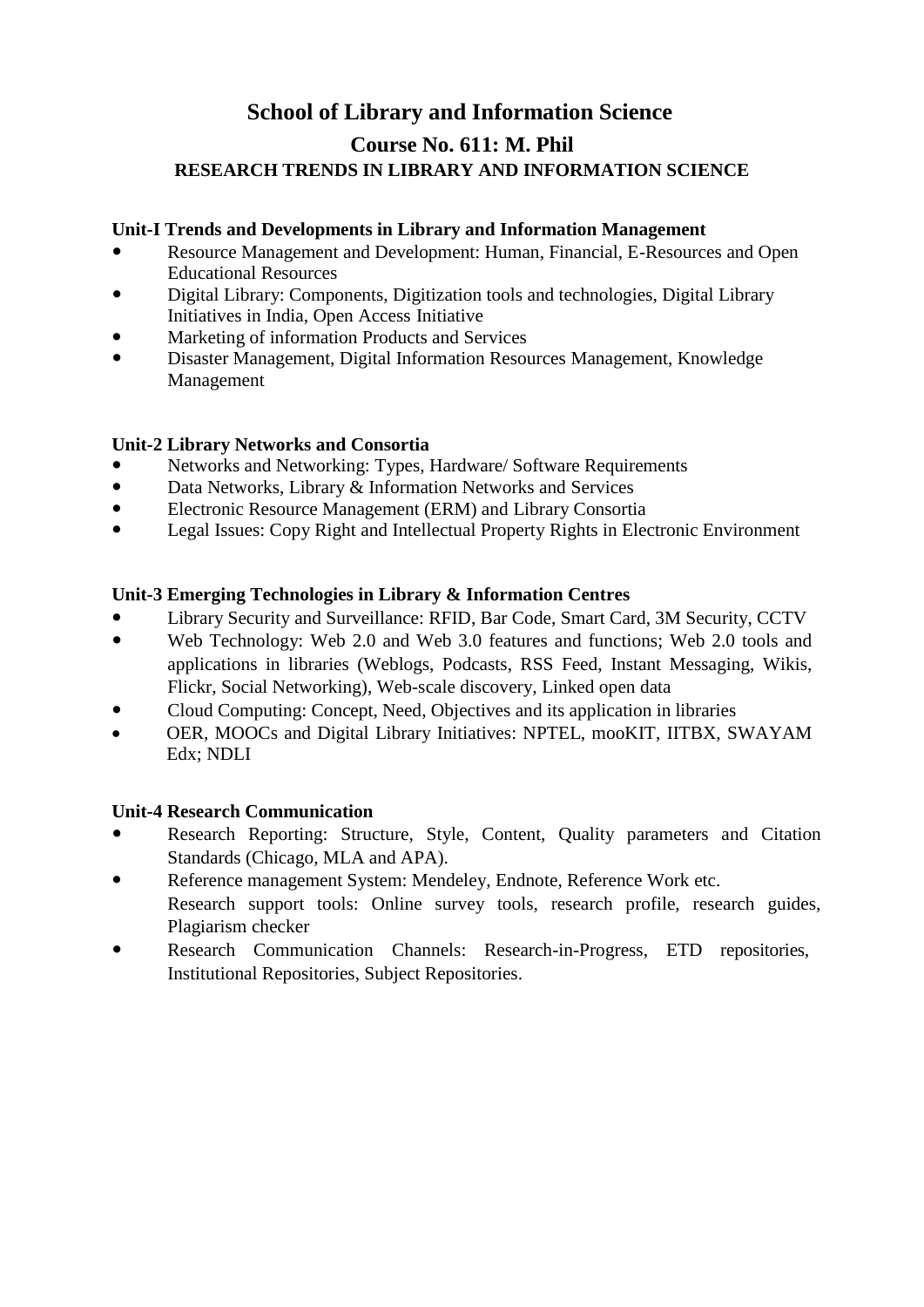### **References and Further Reading**

- Andreasen, Alan and Kotler, Philip (2002) Strategic Marketing for Non-Profit Organisation. 6<sup>th</sup> ed., NJ: Prentice Hall.
- Bayross, Ivan, N. (2003) Database Concepts and Systems. Navi Mumbai: Shroff.
- Boulos, M. N., I.Maramba, and S. Wheeler." Wikis, Blogs and Podcasts: A New Generation of Web-based Tools for Virtual Collaborative Clinical Practice and Education".BMC Med Edu 6(2006): 41. Web.
- Glassman, N. R. (2018). Citation management tools: A practical guide for librarians.
- Gunasekara, Angappa (2003). Knowledge and Information Technology Management: Human and Social Perspectives. Hershey: Idea Group Publishing.
- Haynes David (2004) Meta Data for Information Management and Retrieval. London: Facet.
- [http://www.academia.edu.](http://www.academia.edu/)
- <http://www.egyankosh.ac.in/>
- <http://www.ignou.ac.in/>
- <http://www.wtec.org/> loyola/ digilibs/ 00 es.htm
- Jenkins, Martin. (2006) Supporting Students in e-learning. In Digital Literacies for Learning. (Eds) Allan Martin and Dan Madigan, Facet Pub. London, pp. 162-171.
- JISC. "Digital Repositories: Helping Universities and Colleges". Briefing Paper.2005. Web.
- Katy Jordan (2014), Initial trends in enrolment and completion of massive open online courses, The International Review of Research in Open and Distance Learning, Vol. 15 (1), <http://www.irrodl.org/index.php/irrodl/article/view/1651>
- Kotler, Philip and Armstrong, Gary (2005). Principles of Marketing  $11<sup>th</sup>$  ed., NJ: Prentice Hall.
- Lassibille, G and Gomez, Lucia Navarro. (2007) Why do higher education students drop out? Evidence from Spain. Education. Education Economics. 16, 89-105.
- Lupone, G. (2000) Digital Libraries: Potentials and Risks. Library High Tech. 17(1) 30.
- Maness, J. M.: Library 2.0 Theory: Web 2.0 and Its Implications for Libraries. Webology, 3(2), 2006. <Available at [http://www.webology.ir/2006/v3n2/a25.html>](http://www.webology.ir/2006/v3n2/a25.html)
- Marchal, Benoit (2000) XML by EXAMPLE. New Delhi: Prentice Hall.
- Martin, Allan and Madigan, Dan. (2006) (Eds) Digital Literacies for Learning. Facet Pub, London.
- Meadow, Charles T. Boyce, Bert R. and Kraft, Donald. H. (2000) Text Information Retrieval Systems. 2nd ed., San Diego, CA: Academic Press.
- Natarajan, Ganesh (2000) Knowledge Management: Enabling Business Growth, New Delhi: Tata McGraw Hills.
- Oreilly, Tim. "What is Web 2.0: Design Patterns and Business Models for the Next Generation of Software".Communications & Strategies1(2007):17.Web.
- Powell, Thomas A (2000) The HTML Complete Reference.  $2<sup>nd</sup>$  ed., New Delhi: Tata McGraw Hill.
- Raman, A Thothathri (2003) Knowledge Management: A Resource Book. New Delhi Excel Books.
- Sollumon, Michael R., Marshall, Greg W. and Stuart, Elnoro (2004) Marketing Real People, Real Choices, 4<sup>th</sup> ed., NJ: Prentice Hall. Trcson, Arizona: Knowledge Computing Corporation.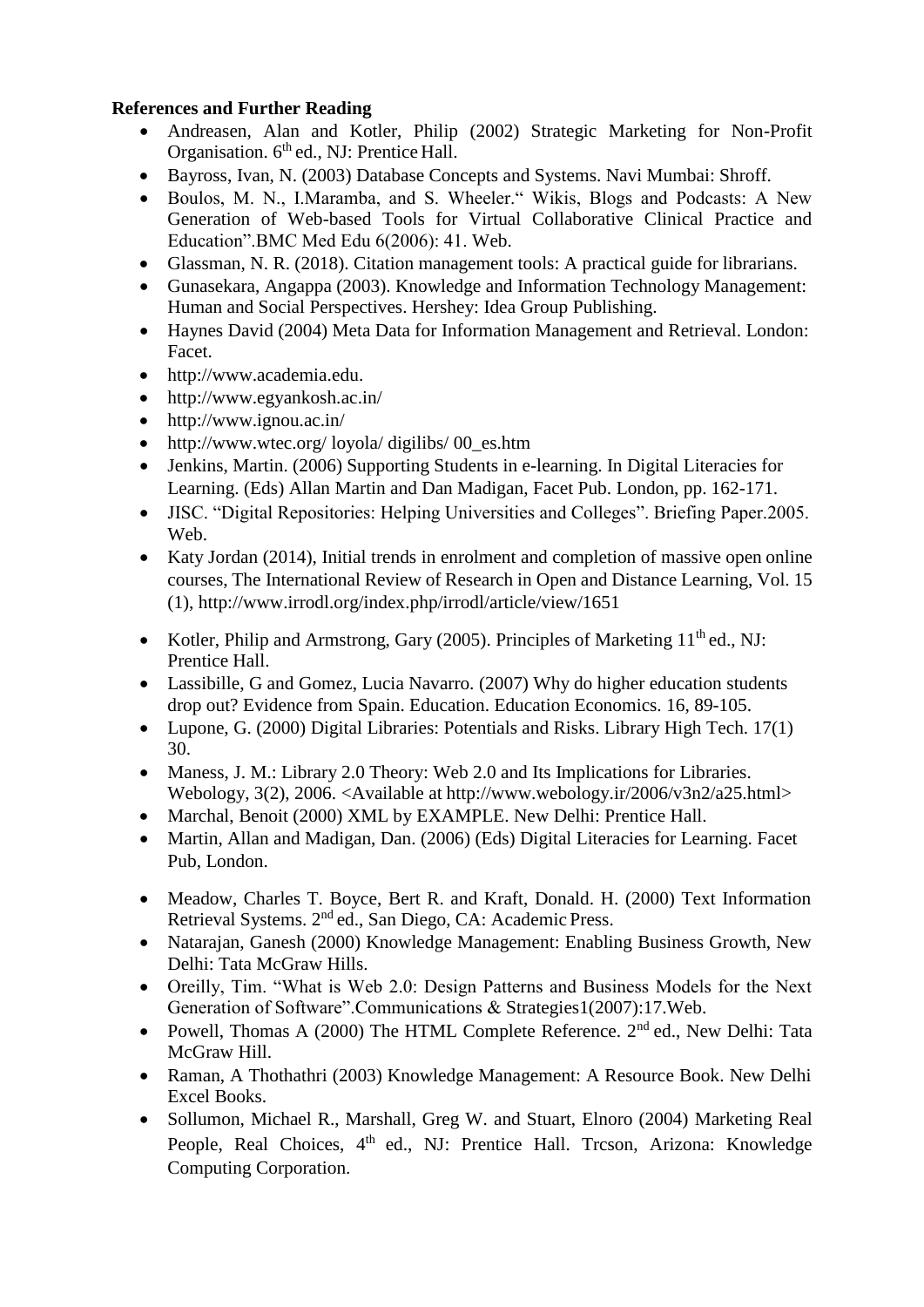#### **SEMESTER-1 Paper-612 (Research Methodology-I) Theory-Compulsory Marks: 80+20 (Credits: 4)**

#### **UNIT-I: SCOPE OF RESEARCH AND ETHICS:**

Introduction and Scope Research problem**:** Identification, Selection, Formulation ofresearch objectives. Research design: Components, Types and Importance Research ethics, Institutional ethics committee Plagiarism-Pitfall.

**UNIT-II: Technical Writing:** research paper,Short/Brief communications, Letters to editor, Book chapter,Review, Conference report, Project proposal.

Componentsof a fulllengthresearchpaper;Title/Topicstatement, Abstract/key words, Aimsand objectives,Hypothesis building,Rationaleof thepaper,Workplan,Materials and methodology, Results and discussion, Key issueand arguments,Acknowledgement,Conflictofinterest statement, bibliography, Technical Resumes & Cover Letters.

Components of a research proposal; Project summaryKey words, Origin of the proposal, Major ObjectivesMethodology,InstrumentfacilityavailableinthePI's department, Overview of status of Research and Development in the subject, Importance of the proposed project in the contextof current status, Bibliography.

#### **UNIT–III: SCIENTOMETRICS**

How to cite and how to do referencing Literature search technique, using SCOPUS, Google Scholar PUBMED, Web of Science, Indian Citation Index, and RG Styles of referencing; APA,MLA, Oxford, Harvard, Chicago Annotated bibliography Tools for citing and referencing, Grammarly, Endnote etc

#### **UNIT –IV: PRESENTATION AND COMMUNICATION SKILLS**

Tables, Figures and Pictures using Excel PowerPoint Slide preparation Preparation of Posters Electronic submission of manuscripts Communication skills, oral and poster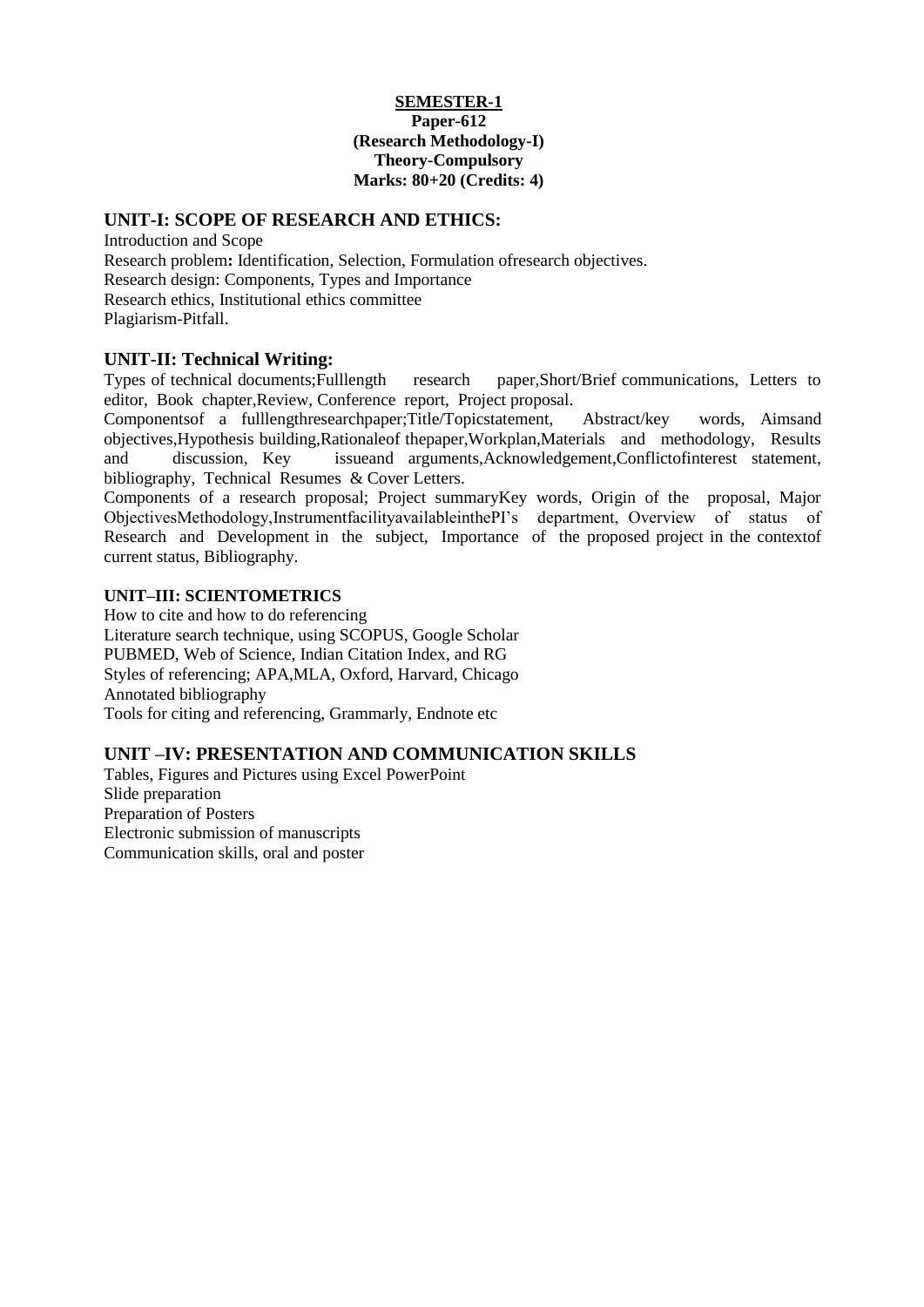#### **SEMESTER –I Paper–613 (Research Methodology -II) Theory –Compulsory Marks –80 + 20 (4 CH)**

#### **UNIT –I: IPR AND CYBER LAW**

Patents Patent laws, process of patenting a research finding Intellectual property (IP), Intellectual property right (IPR) Copyright, Trademarks, GI Cyber laws **COPE** 

#### **UNIT –II: QUANTITATIVE DATA ANALYSES**

Types of data, Data collection -Methods and Tools Hypothesis testing Normal and Binomial distributions and their property Tests of significance: Student t-test, F-test, Chi-square test Correlation and Regression ANOVA -One-way and Two-way, Multiple-range test

#### **UNIT –III: COMPUTER FUNDAMENTALS**

Introduction to MS-Office software: MS-Word (Track change) MS-Excel MS-Power Point MS-Access Features for Statistical data analysis using computers and software Microsoft Excel Data Analysis Tool Pak, SPSS

#### **UNIT –IV: ADVANCED TOOLS & TECHNIQUES**

**Python:** Basic syntax, interactive shell, editing, saving, and running a script.data types; variables, assignments; immutable variables; numerical types; arithmetic operators and expressions. Conditions, Boolean logic, logical operators; ranges; Control statements: if-else, loops (for, while);

Strings and text files; manipulating files and directories, os and sys modules; text files: reading/writing text and numbers from/to a file; creating and reading a formatted file (csv or tab-separated). String manipulations: subscript operator, indexing, slicing a string; strings and number system: converting strings to numbers and vice versa.

Lists, tuples, and dictionaries; basic list operators, replacing, inserting, removing an element; searching and sorting lists; dictionary literals, adding and removing keys, accessing and replacing values; traversing dictionaries.

Image Processing using OpenCV and Python